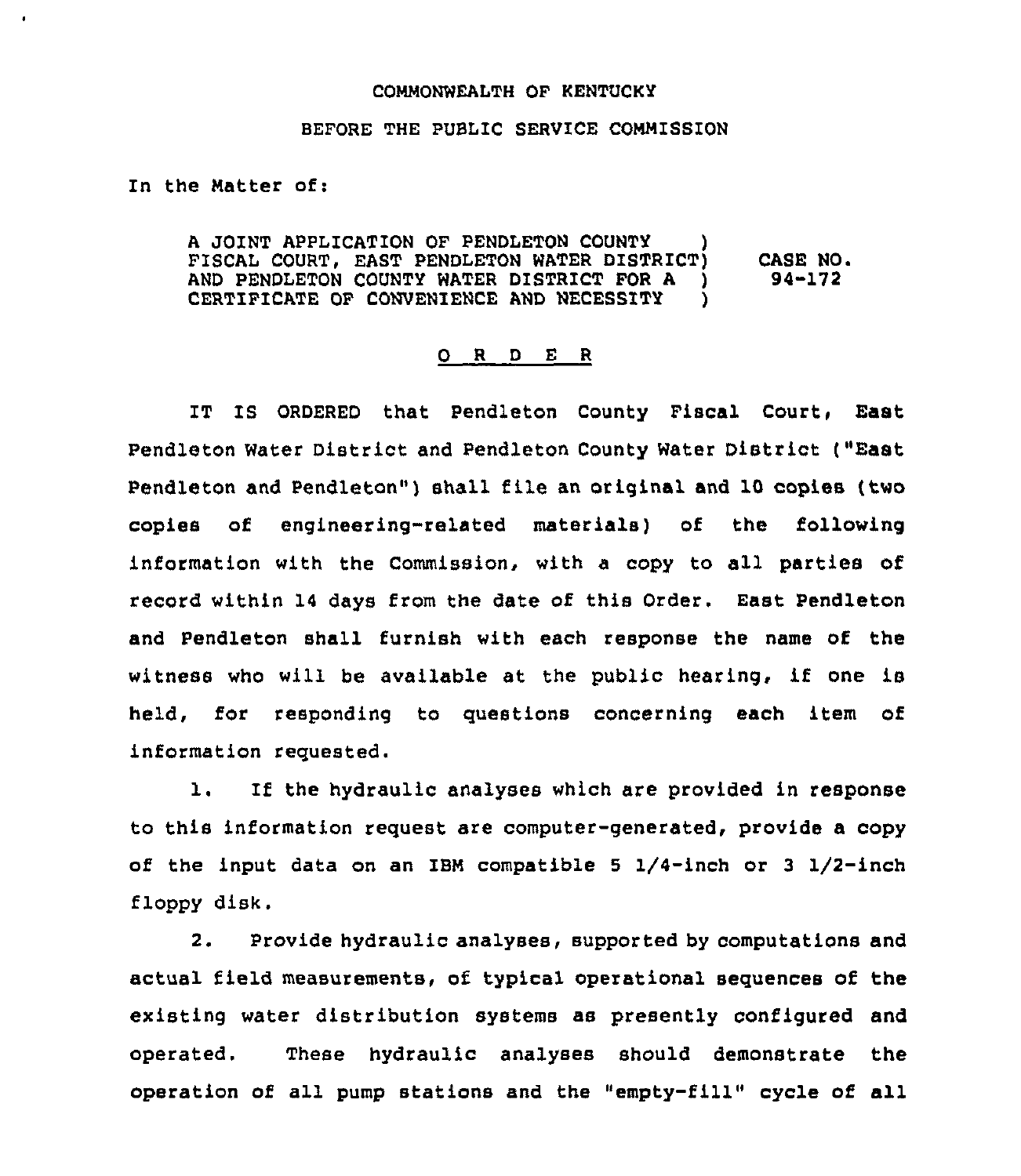water storage tanks. Computations are to be documented by a labeled schematic map of the systems that shows pipeline sizes, lengths, connections, pumps, water storage tanks, wells, and sea level elevations of key points, as well as allocations of actual customer demands. State whether flows used in the analyses are based on average instantaneous flows, peak instantaneous flows, or any combination or variation thereof. The flows used in the analyses shall be documented by actual field measurements and customer use records. Justify fully any assumptions used in the analyses. (Note - if the proposed construction is in an area of the water distribution system which can be hydraulically isolated or separated from the rest of the water systems of both East Pendleton and Pendleton, only hydraulic analyses for the isolated portion of the systems in guestion need be filed.)

3, Provide a summary of any operational deficiencies of the existing water systems that are indicated by the hydraulic analyses or that are known from experience.

4. In order to obtain realistic results when utilizing computer hydraulic analyses to predict a water distribution system's performance, engineering references stress the importance of calibrating the results predicted to actual hydraulic conditions. This calibration process should include matching field measurements to the results predicted by the computer over a wide range of actual operating conditions. At a minimum this should

 $-2-$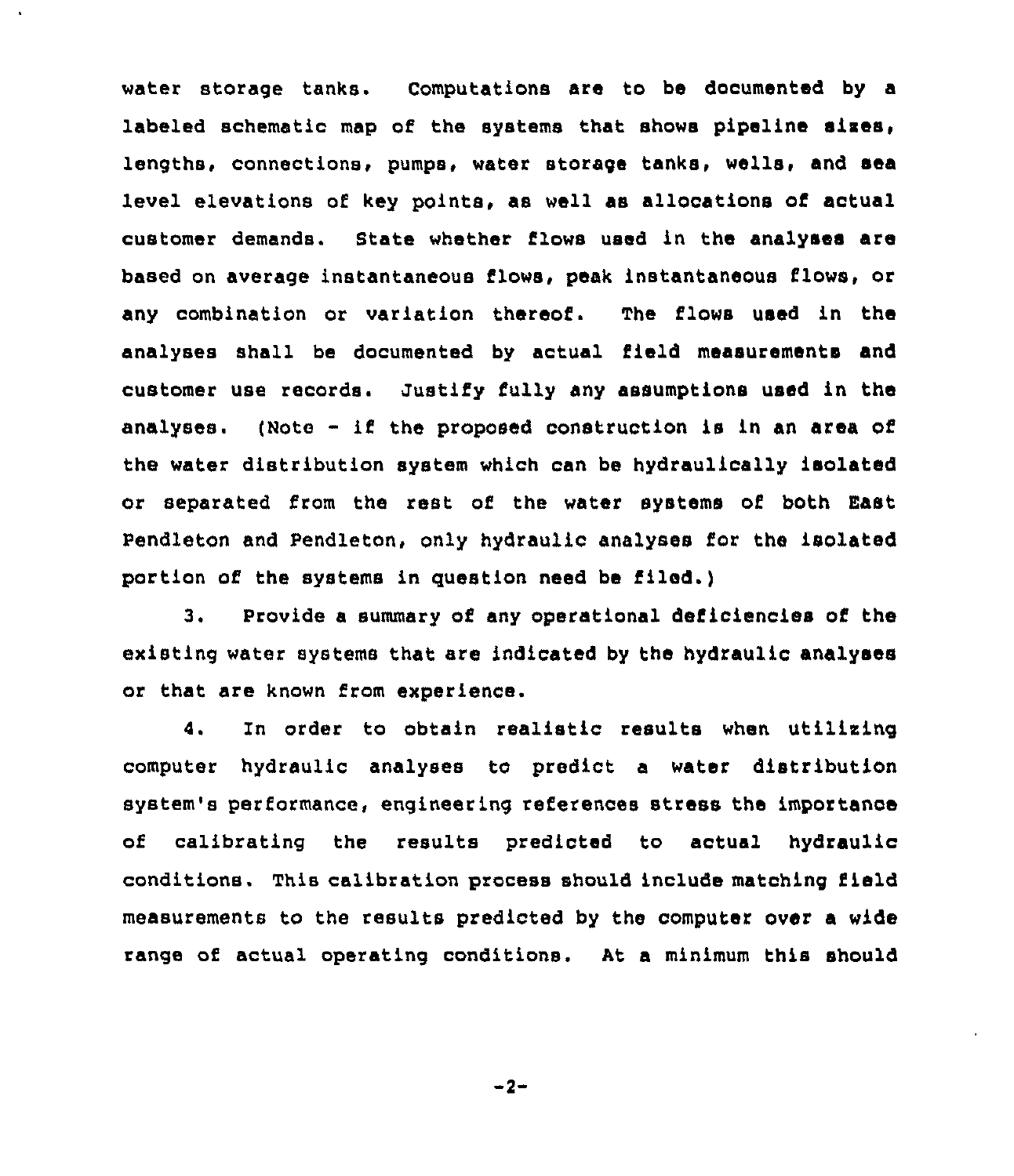include average and maximum water consumption periods, as well as "fire flow" situations and very high demand periods.

Based on the above, explain the procedures used to verify the computer hydraulic analyses filed in this case. This explanation should be documented by field measurements, hydraulic calculations, etc.

5, Most engineering references state that instantaneous customer demands can peak at <sup>3</sup> to 15 times the 24-hour average demand. ln addition, most engineering references also state that a water distribution system should be designed to meet at least the maximum hourly demand of its customers.

a. State exactly what measurements were made of the maximum hourly usage of both East Pendleton and Pendleton. If the maximum hourly usage was not measured directly, state why it was not.

b. State exactly how the diurnal pattern for the water systems of both East Pendleton and Pendleton was determined. Also detail how the diurnal demand multipliers for any hydraulic analyses were determined. This response should be documented by appropriate field measurements.

6. Provide a pressure recording chart showing the actual 24 hour continuously measured pressure available at the locations listed below on the water systems of both East Pendleton and Pendleton. Identify the 24-hour period recorded, the exact location of the pressure recorder, and the sea level elevation of

 $-3-$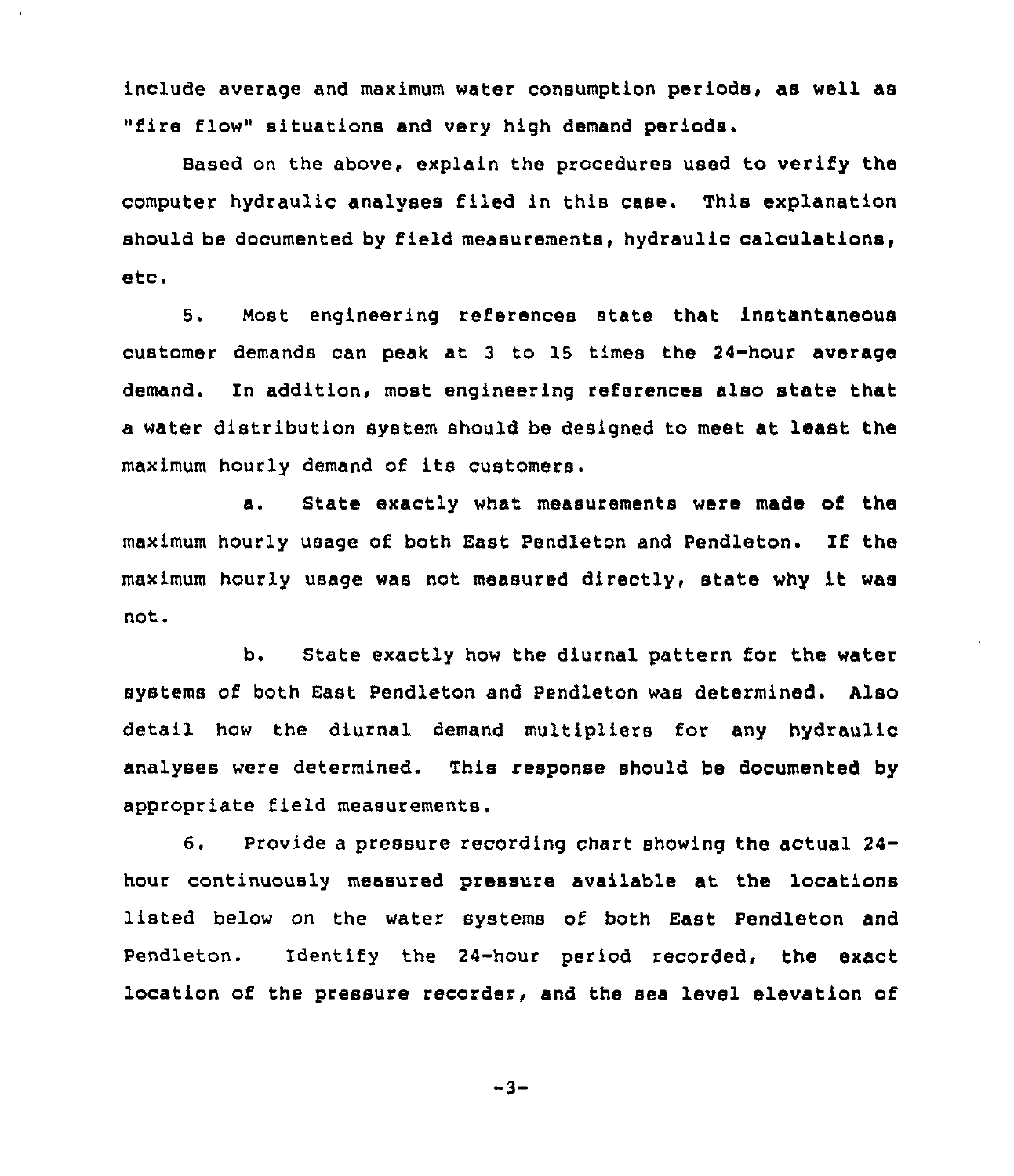the recorder. Also state the schematic junction number nearest the location of the pressure recorder:

a. In the vicinity of all existing water storage tanks.

b. In the vicinity of the proposed connection points of the proposed water line extensions to the existing water mains.

c. On the suction and discharge side of all existing pump stations.

d. In the vicinity of the proposed water storage tank locations.

e. Any other locations necessary to provide <sup>a</sup> complete understanding of the existing system's operation in the proposed construction area.

7. Describe the proposed daily operational sequences of the water systems. Documentation should include the methods and mechanisms proposed to provide positive control of all storage tank water levels. The description should also include an hourly summary of how all tanks (existing and proposed) will "work" (expected inflow or outflow of water) and how all pumps will function. The description should be fully supported by appropriate field measurements and hydraulic calculations.

8. provide a highway map at a scale of at least one inch equals two miles marked to show the water distribution systems of both East Pendleton and Pendleton. The map of the systems shall show pipeline sizes, location, and connections as well as pumps, water storage tanks, and sea level elevations of key points.

$$
-4-
$$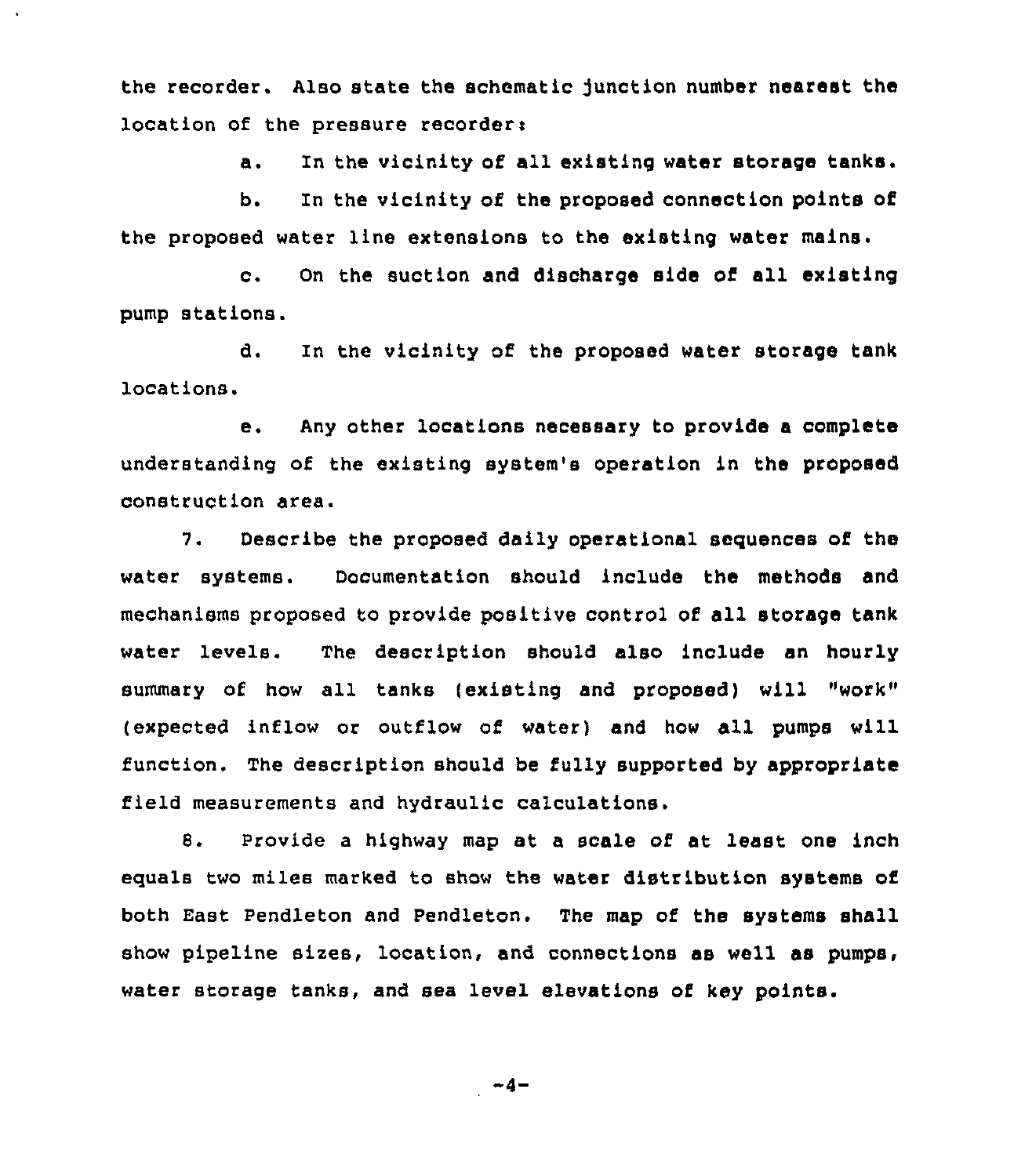9. Provide hydraulic analyses, supported by computations and actual field measurements, of typical operational sequences of the water distribution systems with the improvements proposed in this case in place. These hydraulic analyses should demonstrate the operation of all pump stations and the "empty-fill" cycle of all water storage tanks. Computations are to be documented by a labeled schematic map of the systems that shows pipeline sixes, lengths, connections, pumps, water storage tanks, wells, and sea level elevations of key points, as well as allocations of actual customer demands. Flows used in the analyses shall be identified as to whether they are based on average instantaneous flows, peak instantaneous flows, or any combination or variation thereof. The flows used in the analyses shall be documented by actual field measurements and customer use records. Justify fully any assumptions used in the analyses. (Note - these analyses should use the same schematic as the analyses of the existing water distribution systems to facilitate comparison.)

10. Describe the proposed construction project and include its purpose, cost estimate, funding arrangements, etc. This is commonly referred to as the Preliminary Engineering Report.

11. Provide a copy of the Bid Tabulation when the bids are received.

12. Provide a copy of the final summation of the total cost of construction and funding arrangements referred to as the Pinal Engineering Report.

$$
-5-
$$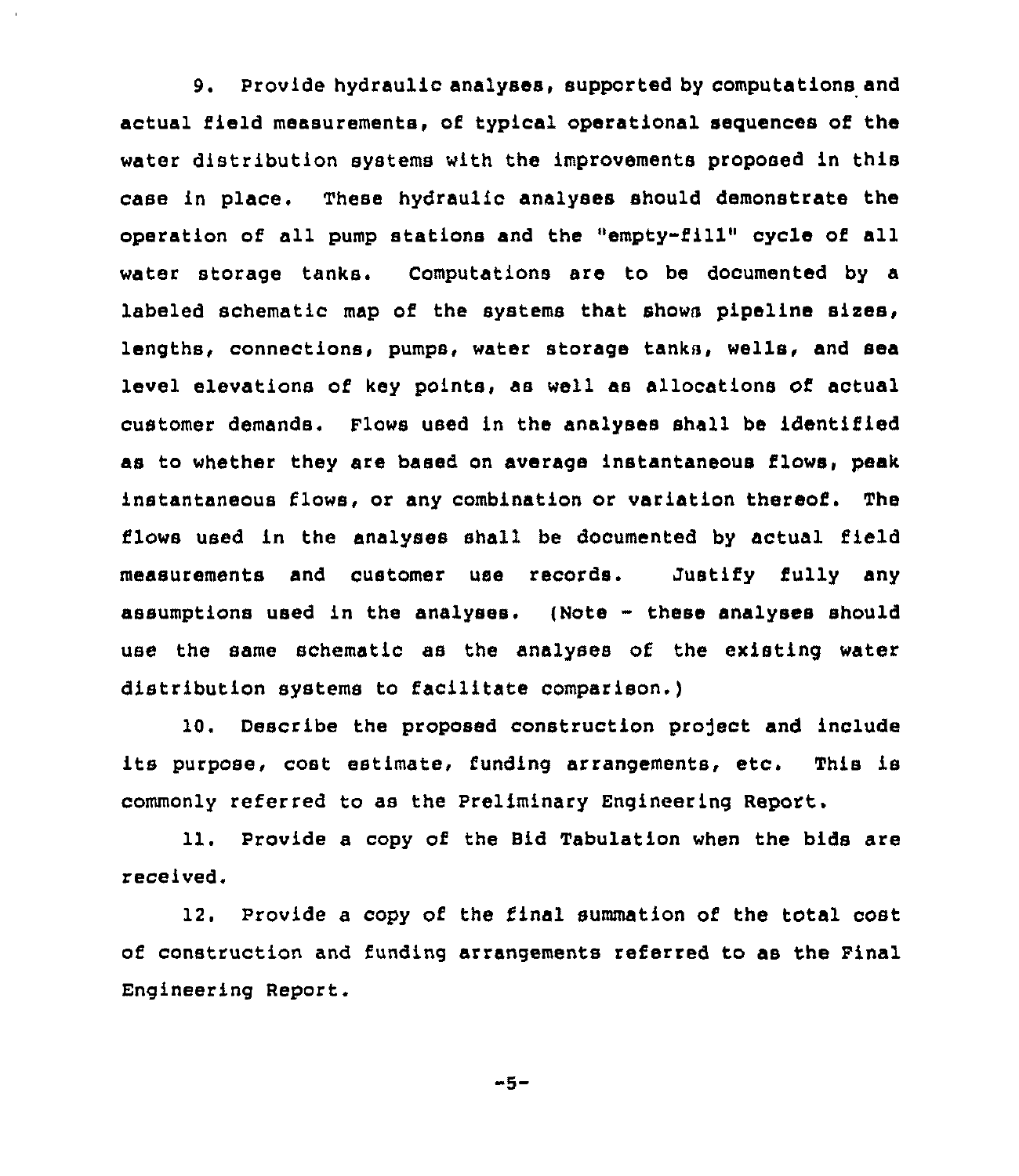13. Provide <sup>a</sup> list of the water storage tanks of both East Pendleton and Pendleton. Give the location, capacity, and overflow elevation of each tank. Explain how water is supplied to each tank. Also state whether each tank is in use, and whether it will remain in use, be abandoned or replaced.

14. Provide <sup>a</sup> list of the existing pump stations of both East Pendleton and Pendleton. Give the location, number of pumps and their rated capacities, and the purpose of each pump station. Explain how the operation of each pump station is, controlled. Provide a copy of the pump manufacturer's characteristics (head/capacity) curve for each of the existing pumps. Identify each curve as to the particular pump and pump station to which it applies, Also state whether the pump is in use, and whether it will remain in use, be abandoned or replaced.

15. Provide a copy of the pump manufacturer's characteristic (head/capacity) curve on which the design of the proposed pump station is based.

16. Engineering information filed in this case indicates that the pressure on the suction side of existing pump station No. <sup>2</sup> is going to be reduced by a pressure reducing valve. Reducing pressure only to increase it again would generally not be considered good engineering practice and would be considered inefficient. Explain the engineering rationale for this kind of operation. This explanation should be documented by field measurements, hydraulic calculations, etc.

 $-6-$